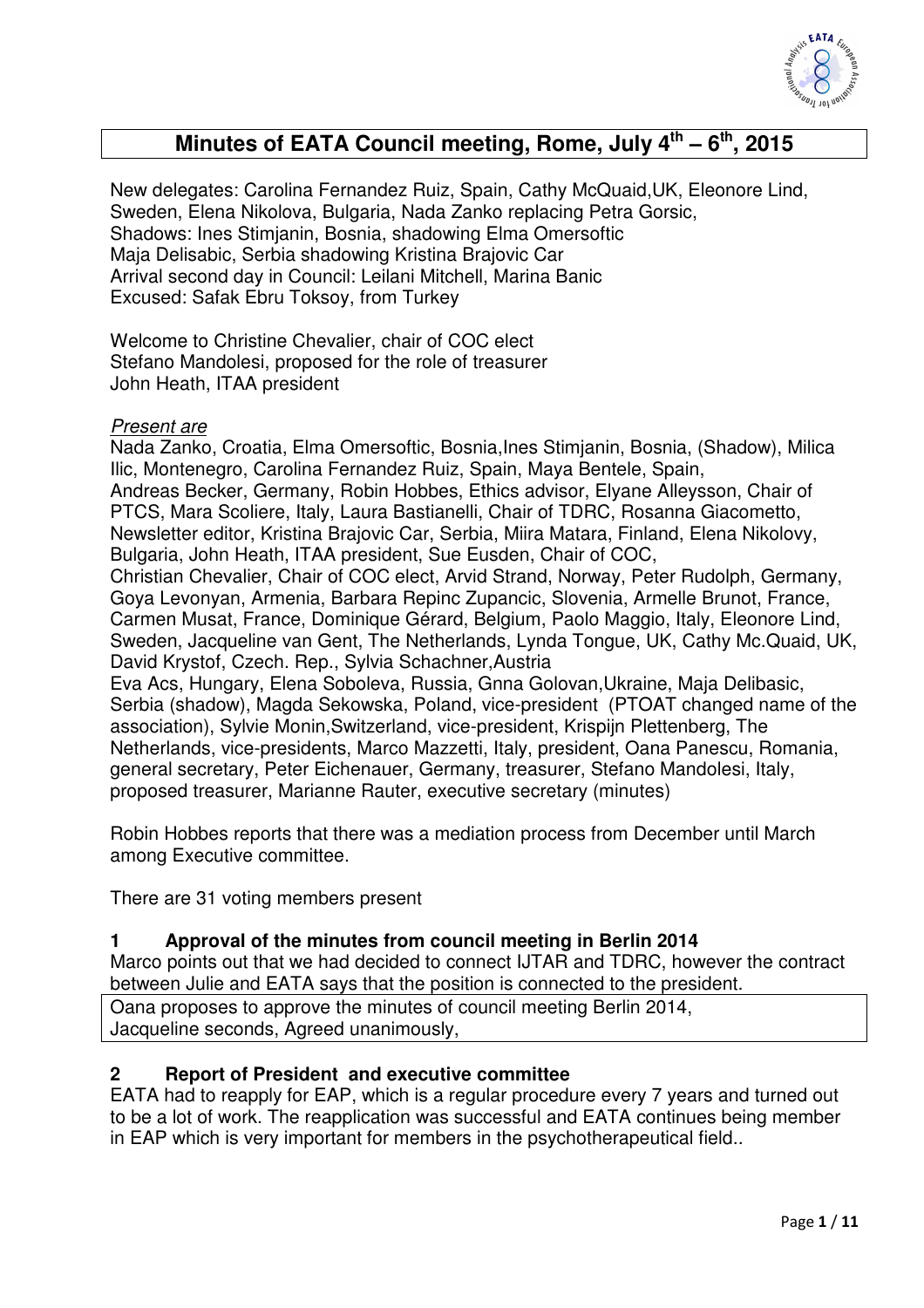

In November the affiliation of BATA, Bulgarian association of transactional analysis was signed after Outreach programme in November 2014 in Sofia. The outreach programme was a big success with 60 to 70 members.

Marco informs that he resigns as president for health reasons after General Assembly. The resignation will be effective September 1<sup>st</sup>, 2015.

Treasurer Peter Eichenauer has resigned for health reasons, too. Stefano Mandolesi from Italy is willing to take the task

A Task force worked on a draft for the new contract for delegates Dominique, Ganna, Sylvia, (see attachment 2)

Another Task force has worked on creating criteria for membership Robin, Lynda, Ganna, Mara, Marco (see attachment 1)

There had been Executive committee meetings in Lyon and Konstanz as well as per Skype.

### **3 Report of ITAA president:**

ITAA president John Heath reports. ITAA has about 1000 members all around the world. Biggest membership is in Europe. In ITAA only individual membership is possible. Partnership agreements with national or regional organisations are planned for networking.

### **4 Announcement of elections**

On Monday (3<sup>rd</sup> day of Council meetings) a new president has to be voted for. Please inform Oana if you are willing to stand for the position. Krispijn presents himself as a candidate for presidency

### **5 Treasurer's report**

Peter Eichenauer, treasurer reports

In 2014 there was a balanced budget. The overall income was a surplus of Euro 563,00.

The Budget 2016 will be discussed during committees work and presented at the end of the council.

### Short evening session:

Feedback from committee work:

*Communications committee* worked on the topics: videos, translation of videos, policies for Newsletter and COC, teleconferencing. Communications committee would like to buy a small projector.

*COC* TEvW pilot has finished, in Geneva there will be a new formate. In 2014 there was no appeal concerning exam.

*ECC* There are 9 applications for training support. Goya, the chair of ECC still is the only member of the committee, invitation to join!

*TDRC* granting procedure concerning research project

Laura points out that there is an inconsistency in the contract TDRC / Council concerning conferences. The process has to be revised.

TDRC offers to all council members the opportunity to use their survey platform. Please contact Ganna in case of need.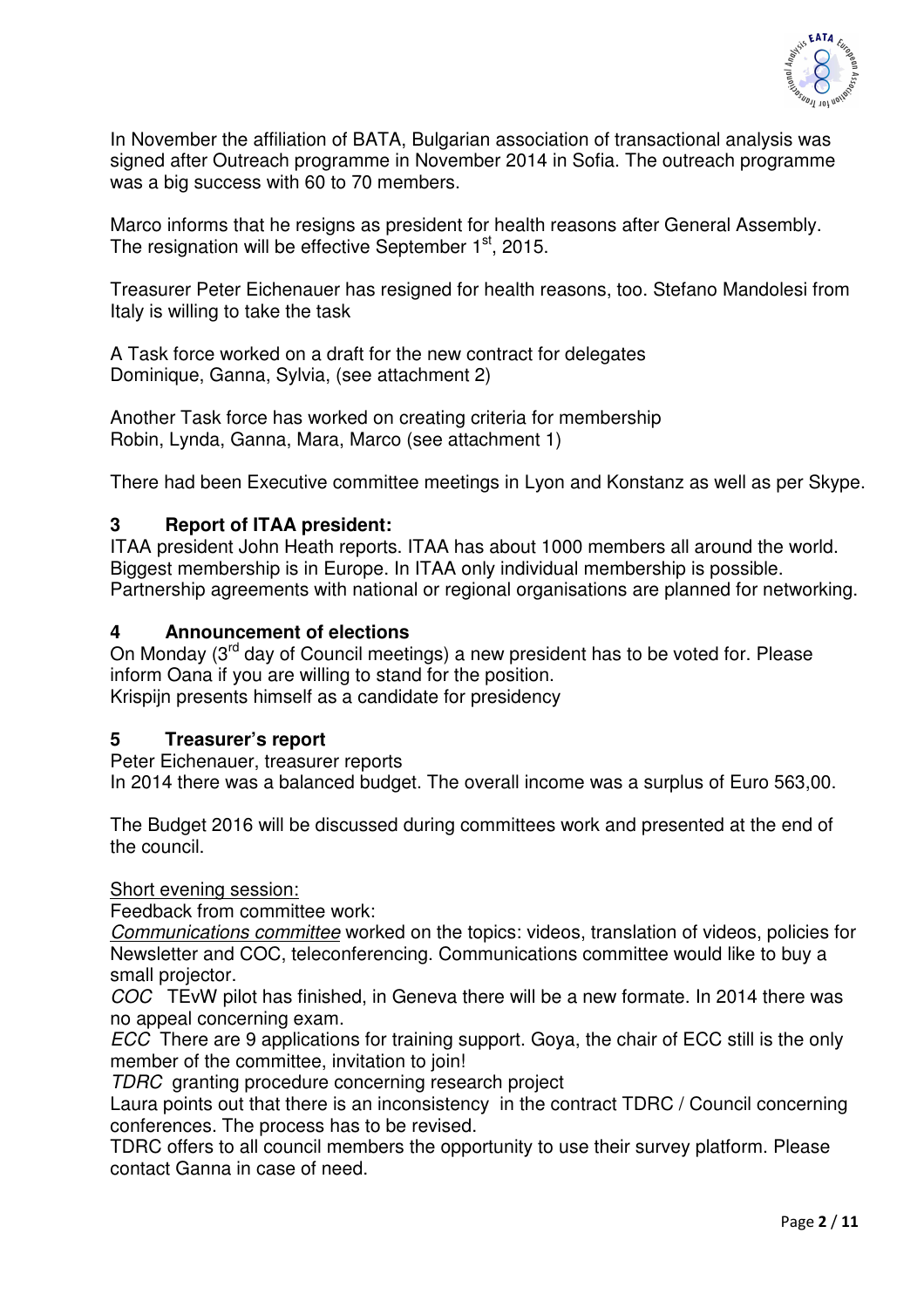

2<sup>nd</sup>, day

Arrival of Marina Banic, EAP delegate and Leilani Mitchell, co-opted member of the Communication Committee

# **6 Delegate job description**

Task force: Dominique, Ganna, Sylvia.

Ganna presented the outcome of the survey they had made among the delegates. Some suggestions for measures helping new delegates to find their place in council.

- $\triangleright$  Picture of delegates and officers
- $\triangleright$  Short description of committees

# **A: Executive will implement**

The proposed job description is presented. Dominique proposes to approve the job description for delegates. Sylvia seconds, Agreed unanimously

Thanks to the task force for the excellent work; the new job description is attached to these minutes.

# **7 Task force trainers pool**

Task force: Anette, Goya, Sylvie, Peter

The task force made a survey about the necessity of training in different countries. There already has been built a trainers list in the internet by initiative of communications committee. In addition to that the task force trainers pool has established a marketplace. www.eatanews.org/the-training-markerplace/

People can search for training or offer training.

So the two activities can be combined.

Trainerslist: to show who I am Market place: how to "meet"

Details still have to be specified. **A: Please give feedback to the task force for further development** 

Thanks to the task force for the excellent work

### **8 EAP report**

Marina shows the organization chart of EAP and describes the processes. Marina will send the information to national associations how to become accredited institutes. Sometimes there is a problem that national associations do not answer when a member applies for ECP. So if the national association does not respond about a request for ECP the applicant can go via Marina Banic directly.

# **9 Creating Task force general document related to EAP**

There is no need to create a task force. In case of questions please contact Marina Banic.

# **10 Recognition of TA in the different countries is difficult.**

There is the idea to explore how we can offer to national associations some tools, which can be used to get TA accredited.

This might be difficult, because of the different regulations in the different countries.

### **12 Committees report**

*Communications committee:*

- Website relaunch
- $\triangleright$  Trainers list
- $\triangleright$  EATA video library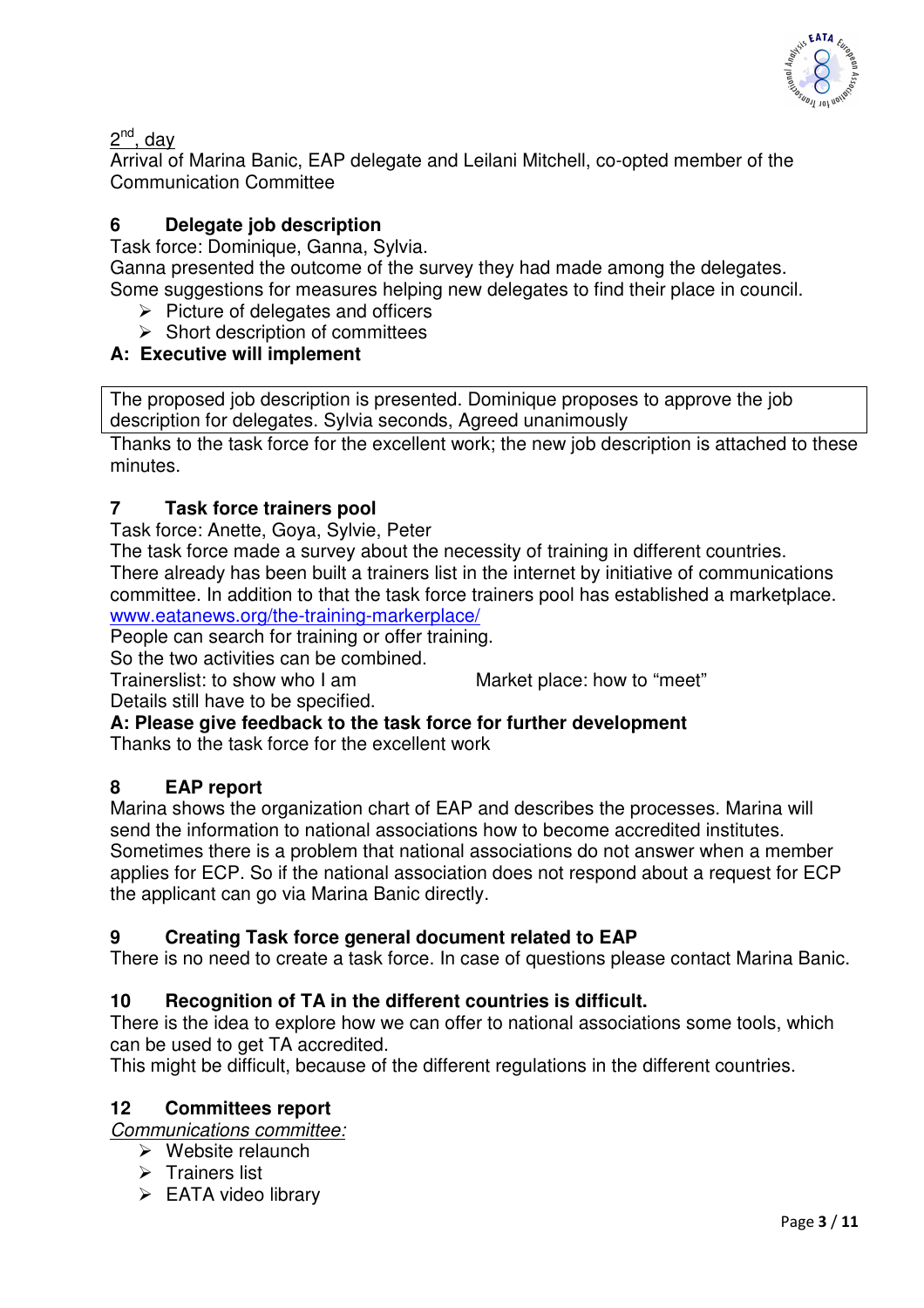

As Elma is leaving as delegate, Petra Gorsic from Croatia will become the new chair of Communications committee. Elma points out that our new webmaster Ketil Melhus from Norway is very efficient and reliable.

Leilani presents the EATA video project started in Berlin 2014 and the results of the survey about how people like the videos.

In Geneva more videos shall be produced. The aim is to produce about 15 different videos of varying length for different audiences about the following topics:

- $\geq 1$ .CTA exam
- $\geq$  2.40 years of EATA
- $\geq$  3./4. Keynote speakers
- $> 5.$  what people have gained personally from TA
- $\triangleright$  6./7./8. Originators of theory
- $\geq 9.710.711.712$ . Applications of four fields
- $\geq 13.14.15$ . Interview with significant people in TA

Needed budget Euro 5000,-

Maybe the project can be financed in co-operation with national associations.

### *EATA Newsletter*

Rosanna Giacometto, newsletter editor, reports. The actual team: Marianne, Robin. Rosanna is about to establish a broader editorial board to share the work because of growing complexity.

### New deadlines:

- $\geq 10$  Jan/ for February issue
- $\geq 10$  May/ for June issue
- $\geq 10$  Sep/ for Oct. issue

Newsletter contents will be "searchable" on the homepage via the search function. Rosanna would like to find a way to publish all issues from the beginning of EATA newsletter in the internet.

Translation cost for the newsletters are very high. There are no clear criteria which language is preferred. Rosanna proposes to establish a task force to work on the policy and the mission of the Newsletter and the website:

The members of the task force should be Rosanna, a representative of Communications Committee, Ehtics advisor and President. The idea of having a connection to national association's newsletters and the Script of ITAA will be part of the task force.

### *ECC – European Connection Committee*

Goya describes the tasks and the funding procedures for training and summer schools. Current activities: 9 countries applied for support in 2016. 500 people can benefit.

| <b>AATA</b> | 520   |
|-------------|-------|
| <b>UTA</b>  | 870   |
| <b>CATA</b> | 954   |
| <b>MATA</b> | 650   |
| MonTA       | 602   |
| ArAT        | 1650  |
| <b>SATA</b> | 770   |
| <b>UATA</b> | 1700  |
| <b>UATA</b> | 2900  |
| <b>SITA</b> | 1200  |
|             | 11816 |
|             |       |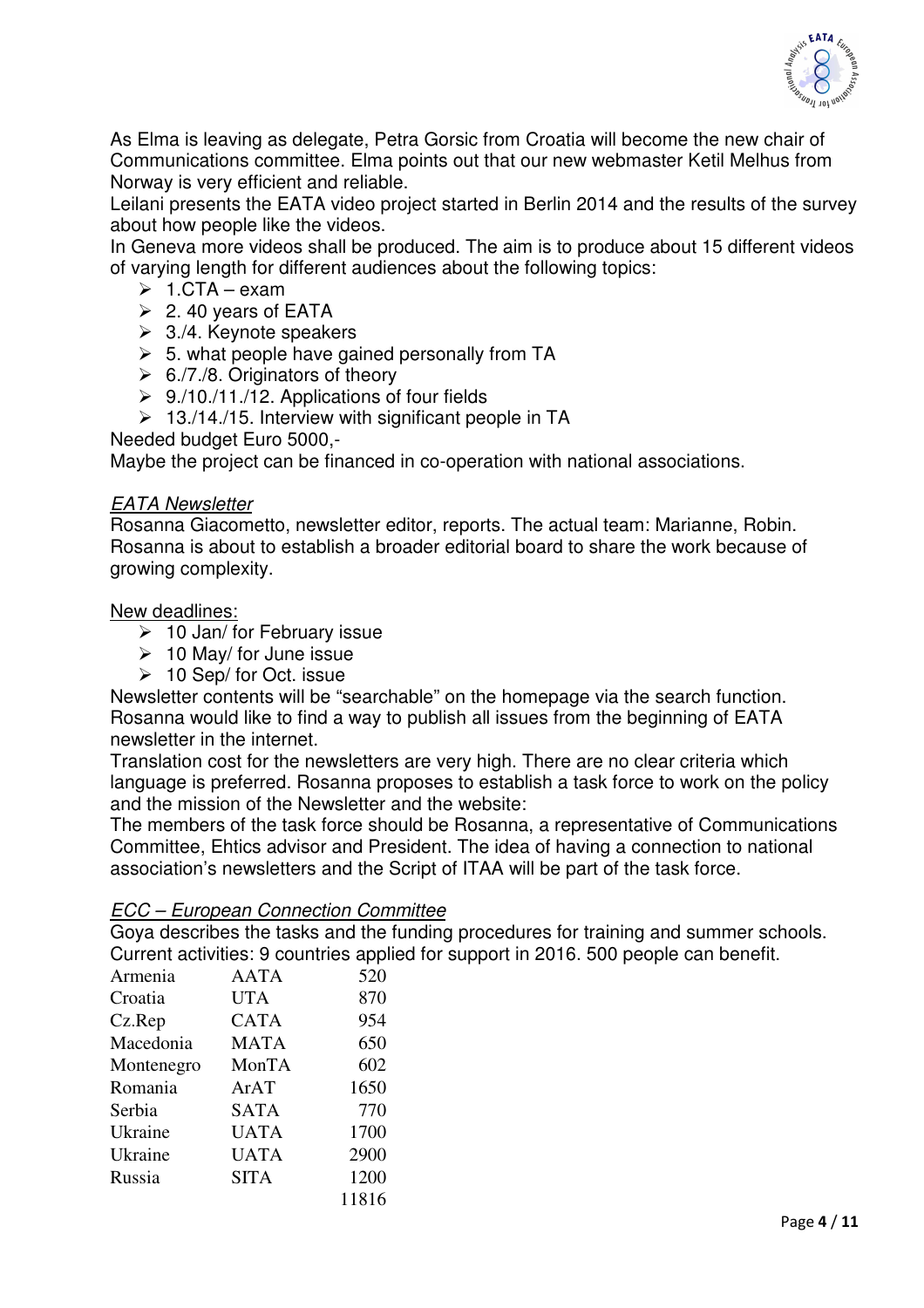

### *Ethics Advisor*

Robin Hobbes.

Robin advised EATA to have a practices and protocols to manage complaints which can be used by all affiliated associations. There are general guidelines, but not specific ones. Robin shows a proposal of a flowchart

Kristina Brajovic Car presents herself as candidate for president

### *Evening session:*

Report of *TDRC* concerning the discussion the committee had with Magda and Oana about the role of EC in conferences. No council decision.

### *Communication committee*

Working on the new website still in process. Issue of translations is difficult, because there no longer is a translation committee.

### *European Connection Committee*

Three new members; Carolina Fernandez Ruiz, Eleonore Lind, Maja Dalibasic They discussed the different applications for training support.

### *3 rd, day, July 6th, 2015*

### **13 Election of EATA president**

Marco presents the job description of EATA president.

Oana presents the procedure for the vote

This year there is not the normal way that a president-elect is voted for, because Marco has resigned. In this case the new president has to take over earlier.

Marco proposes that the council approves to allow the president-elect to take over from Marco by September 1, 2015. The normal term will be from General Assembly 2016 until General Assembly 2019. Jacqueline seconds, agreed unanimously.

Candidates are Kristina Brajovic Car, and Krispijn Plettenberg The candidates present themselves. There is secret vote. 12 vote for Krispijn / 12 vote for Kristina / 7 Abstentions stalemate situation

Discussion about how to deal with the situation followed by a broader discussion about the circumstances and there is the general feeling of being blocked in the situation. Collection about different possibilities

Different possible options have been identified:

- 1) Another regular round of voting for president
- 2) Wait one year with no president
- 3) To elect a president for one year
- 4) Confidence vote on executive (does the council have confidence in the current executive committee)
- 5) Confidence vote just on the vice-presidents
- 6) Invite one of the past-presidents to perform for one year
- 7) No decision today, but organize another council
- 8) No decision today, but vote by eMail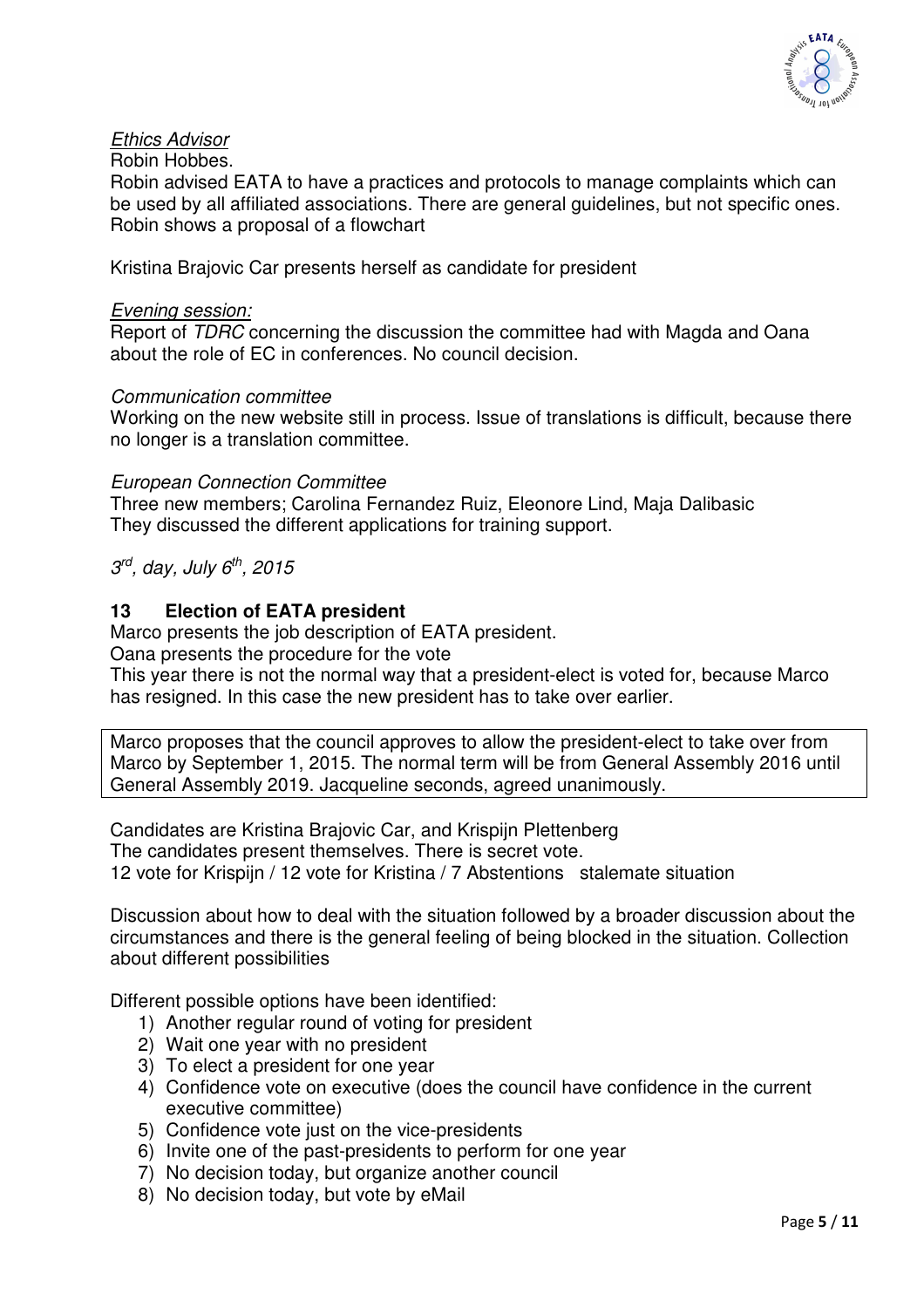

*First vote:* What point of these options do we want to vote on first.

Cathy McQuaid proposes, Lynda Tongue seconds to vote on Nr. 4: Executive does not vote on this so there are 26 voting members in this case. 24 yes, 1 against, 1 abstention

David Krystof has to leave council so there are 30 voting members left.

Vote for the question: Does the council have confidence in the current executive committee 26 yes, 0 no, 4 abstentions

Proposal to vote No.1

Oana proposes to have another regular round for voting for president, Paolo seconds 17 yes, 12 no, 1 abstention

A discussion arose about the term of the president in this special case. The council decided to end the term of the president at the general assembly 2018. The vote has been unanimously.

Election for EATA president-elect Candidates still are Kristina Brajovic Car and Krispijn Plettenberg 16 votes for Krispijn, 9 votes for Kristina, 5 abstentions Krispijn accepts the vote

Proposal to do the vote for the vice-president by eMail after Council Starting the presidency October 1<sup>st</sup>, 2015 and come for Outreach Programme. Sylvie proposes to invite delegates by eMail to stand for the job Marco seconds, agreed unanimously

### **14 Financial budget and confirmation of new treasurer**

EATA treasurer Peter Eichenauer presents the budget for 2016. It ends up with a planned investment of Euro 22.000,-. Special projects are e.g. filming in Geneva (TA-Videos).

Peter proposes to accept the budget, Milica seconds The Budget for 2016 is agreed unanimously

Proposal to confirm Stefan Mandolesi as new treasuer. Oana proposes, Marco seconds, agreed unanimously

### **15 Contract between TDRC and EATA Council**

The new contract is attached to these minutes (attachment 3)

Laura proposes to accept the contract between TDRC and EATA Council Armelle seconds, 25 agreed, 2 against, 3 abstentions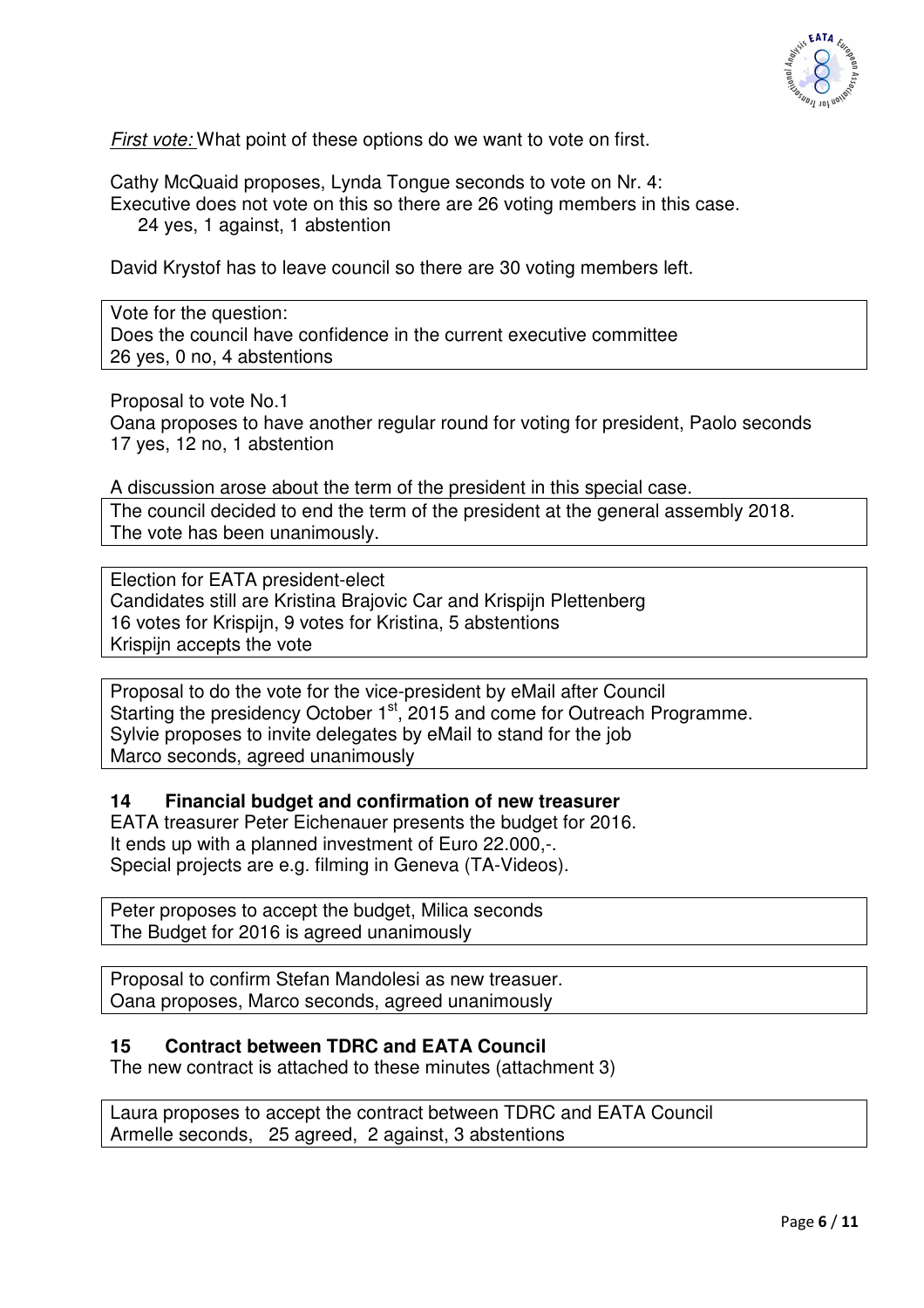

### **16 Good-byes**

Good-bye to Elma, Kristina, Peter Eichenauer and Marco himself.

Task force of establishing council procedures is important anyway It might become necessary to meet more than once in a year as council. **A: The topic is on the agenda for November 2015** 

Konstanz, July 18<sup>th</sup>, 2015

Marco Mazzetti, EATA president Cana Panescu, general secretary

### **ATTACHMENT 1**

### **REPRESENTATION AND AFFILIATION TASK FORCE**

The members of the Task Force reflected on and discussed the main topics connected to representation and affiliation in EATA, and are presenting the result of their work to the Council. Some aspect did not obtain the consensus of the Task Force, and they are presented to the Council showing the different opinions; others obtained consensus and the Task Force is making formal proposals to the Council.

- 1. International and Specialist associations: the EATA Statutes state that both of them could be associated to EATA, however currently the representation is based on national belonging; 1 delegate for up to 300 national members, 2 delegates for membership of over 300. At present, the so-called international or specialist associations are represented as normal nationally-based associations and are not currently directly represented. An option is to give a direct representation to specialist or international associations: in this case the risk is that some countries could organize several of them with the result that the country could have several delegates. This option could jeopardize a fair representation of different national communities. Another solution proposed has been to cancel the term "International" or "Specialist" associations and simply consider all the associations as nationally based, as happens currently. The Task Force didn't arrive at a consensus for any specific proposal.
- 2. Individual membership: it is not existing at present, and the Task Force is not in favour of it. The practical management of individual membership would be difficult, with significant extra administrative costs.
- 3. Criteria of representation: the Task Force opinion is in favour of the maximum respect for the different social-cultural realities, giving the right to the countries to choose the delegate as they prefer.
- 4. Criteria of representation: if in a country where there is more than one organisation, the choice of the delegate must be done following principles of cooperation, democracy and mutual respect, following the procedure they would prefer. If an association chooses not to participate in the choice of a delegate, other(s) associations go ahead anyway. Countries must send the number of delegates corresponding to their number (because we need energy and people in the council). If difficulties happen in the choice of delegates inside a country with more than one association, then an arbitration group will be appointed through the Ethic Advisor to help the association to mediate and find a solution. The Ethic Advisor will prepare structures, protocols and procedure to deal with such a situation.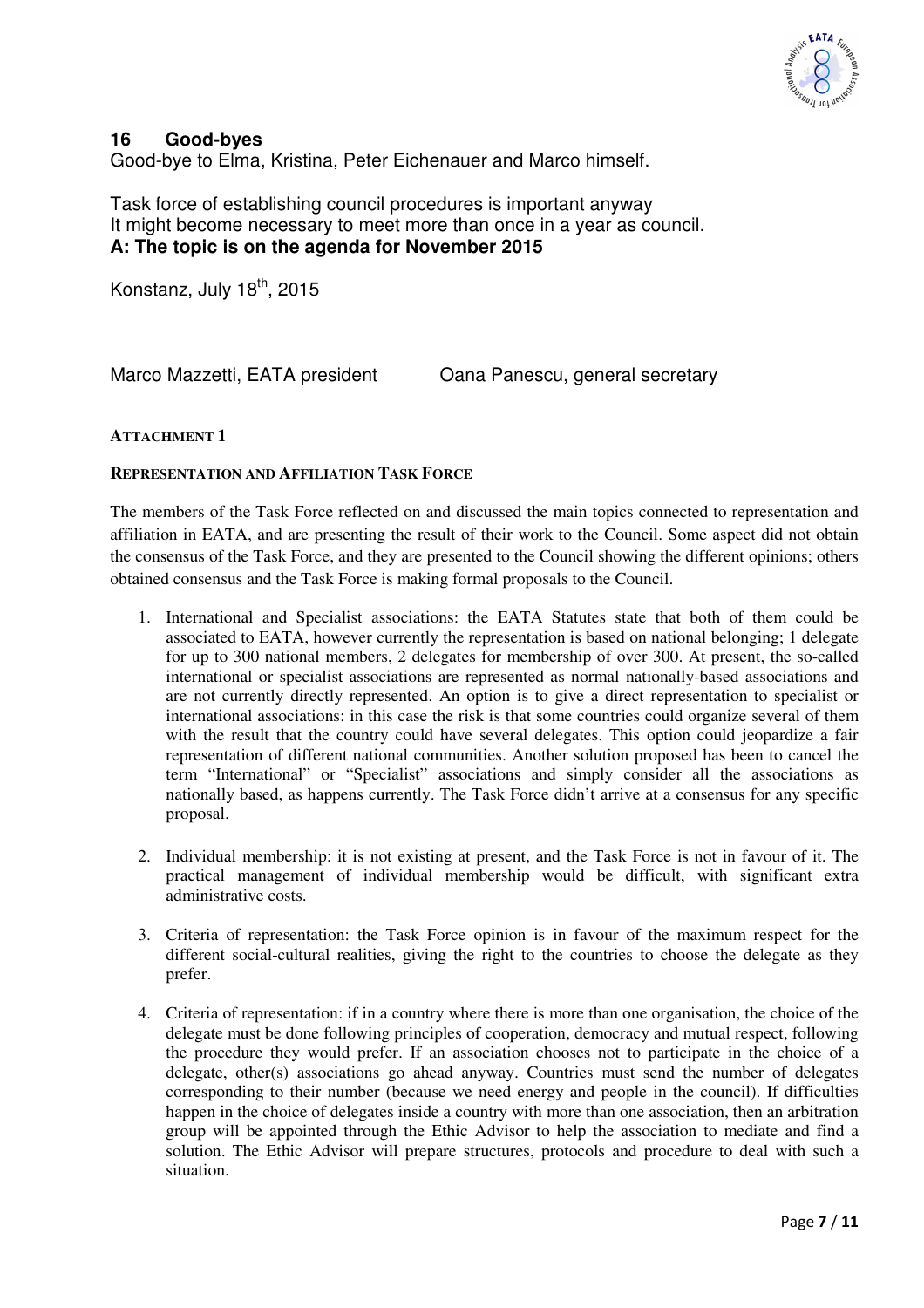

### **Attachment 2**

#### **JOB DESCRIPTION EATA Council Delegate**

- 1. Introduction
- 2. Duration of contract
- 3. Information flow
- 4. Aims
- 5. Responsibilities
- 6. Means at disposal
- 1. Introduction

The EATA Delegate role involves a 3 cornered contract between EATA, National Association(s) and the Delegate.

EATA Council consists of delegates who are appointed by the affiliated associations which authorize the delegates to act and vote on their behalf, within the constitution of EATA, so that the associations are then bound by decisions taken by EATA Council.

When the affiliated association(s) in a country has (have) more than 300 membership units, that country may have 2 delegates.

Only EATA Regular Members in Contractual training and Certified Members are eligible to be delegates.

Delegate will keep to EATA ethical code and keep confidentiality about discussions inside the committees before decision of information circulation.

2. Duration of contract

Delegates are appointed and agree to serve for a 4 year term of office, from the General Assembly in one year until the Council Meeting 4 years later.

An incoming Delegate is expected to attend as an observer the Council Meeting that takes place before the General Assembly.

During each of the 4 years, Delegates therefore attend 5 Council Meetings (1 as observer) and 4 General Assemblies.

Delegates may be re-appointed at the end of their term of office according to their National Association(s) Status.

Delegates who take on Officer Roles within EATA Council may be asked by Council to extend their term of office for one or two further years, although this may only be done with the agreement of the Affiliated Association(s) that appointed them.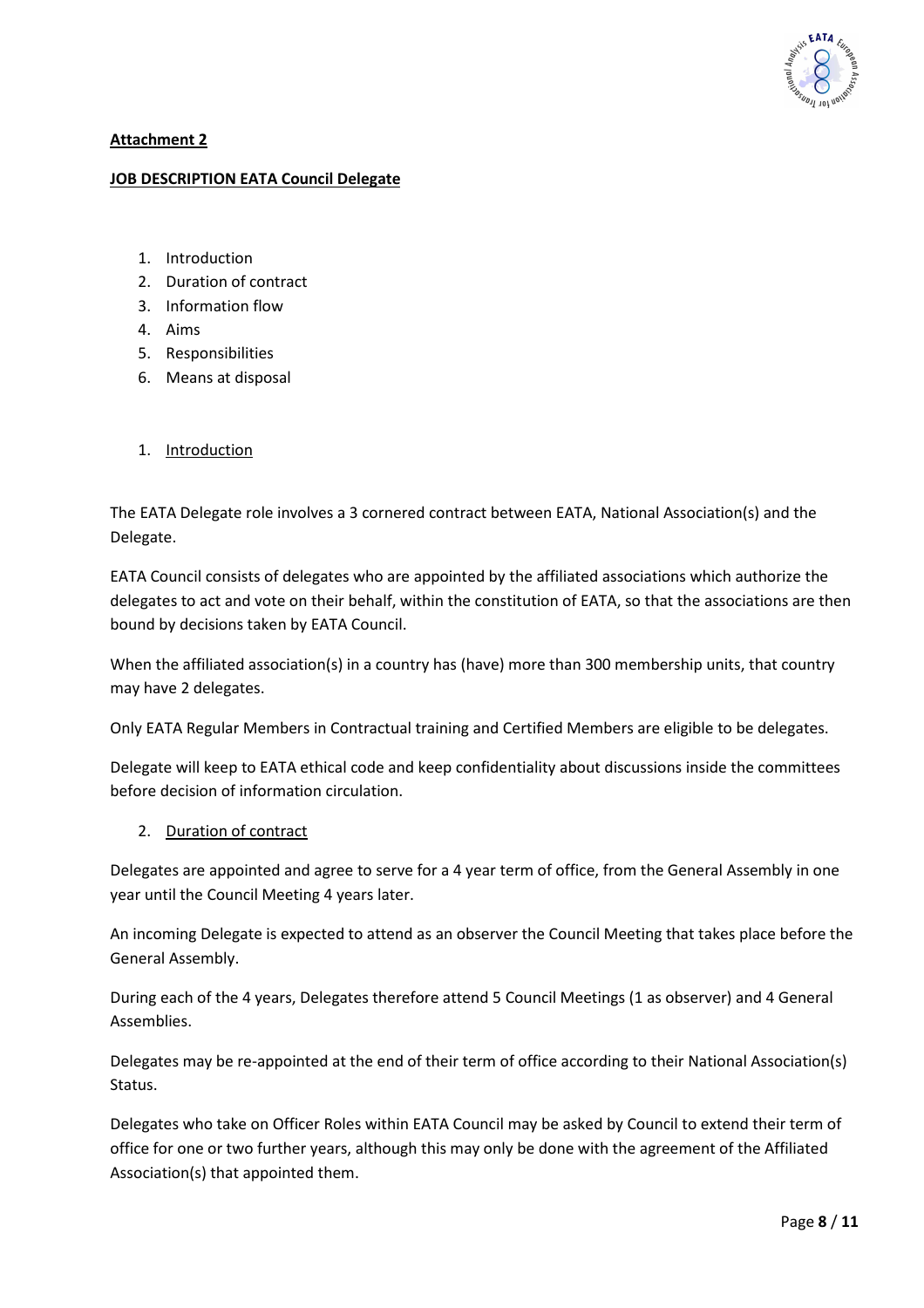

When a delegate becomes EATA President, they are deemed to no longer be a Delegate and their National Association(s) is expected to appoint a replacement.

3. Information flow



### 4. Aims

- a. To link national associations and EATA in order to promote and apply common vision of T.A. in Europe
- b. To take part at project groups and decisions in order to pursue the purposes of EATA
- c. To actively participate in Council activities in order to take account of national special features in European decisions
- d. To take part in one of the EATA committees in order to participate in organizational development of TA European community
- 5. Responsibilities
	- a. To link national associations and EATA in order to promote and apply common vision of T.A. in Europe
		- i. To advise EATA Council of any matters which their Affiliated Association(s) wish to have communicated to EATA.
		- ii. To manage the process of combining the instructions of different Affiliated Associations when there is more than one association within their country.
		- iii. To submit written reports on behalf of their Affiliated Association(s) in advance of meetings to EATA Council, and to EATA Executive Board when this group meets between Council Meetings.
		- iv. To provide their Affiliated Association(s) with report after meetings of EATA Council.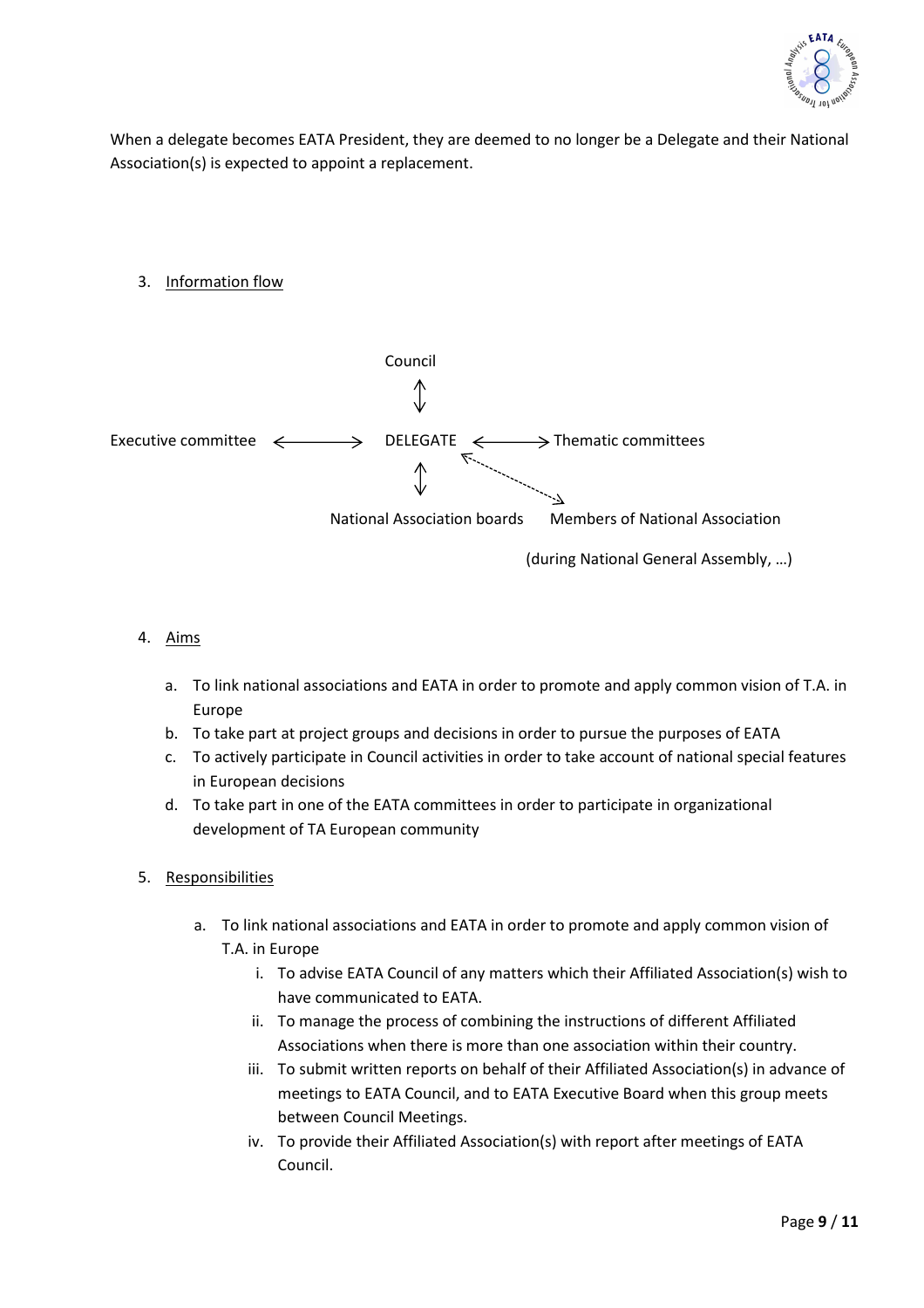

- v. To be aware of common standards for working and teaching T.A. in all European countries according to the needs of their National Association(s) (f.i. reading of PTSC Telegram or Handbook updating).
- b. To take part at project groups and decisions in order to pursue the purposes of EATA
	- i. To familiarize himself with EATA Council Statutes, Regulations, minutes of previous EATA Council meetings, current EATA business, and other relevant matters.
	- ii. To take part at punctual project groups, according to personal interest and competencies, to support the purposes of EATA, working with the other members of the group between the Council meetings and proposing the result of their work at the Council meeting.
	- iii. To vote, when a vote is required, at the council meeting in line with the instructions of their National Association(s) and the EATA purposes mentioned in the statutes, article 2.
- c. To actively participate in Council activities in order to take account of national special features in European decisions
	- i. To advise their Affiliated Association(s) of EATA business and agenda of Council meetings and obtain the views and any instructions of the Association(s).
	- ii. To actively take part at work groups during the Council meetings, giving information and discussing points according to their knowledge of national characteristics and needs.
	- iii. At the end of their term of office, to arrange for an effective handover to the next Delegate appointed by their country.
- d. Take part in one of the EATA committees in order to participate in organizational development of TA European community
	- i. To attend the totality of the committee meetings during the Council and if necessary between Council meetings (COC, PTSC, Executive or other if needed)
	- ii. To actively participate to committee projects bringing their knowledge, experience, thinking and support between Council meetings through mail exchanges, conference call meetings, …
- 6. Means at disposal (financial, logistic, H.R., communicational, …)
	- a. The Council delegate job is not remunerated.
	- b. EATA pays the travelling expenses of delegates to Council Meetings.
	- c. Affiliated Associations pay for accommodation and subsistence.
	- d. EATA Council may from time to time decide to contribute towards the accommodation and subsistence costs of all delegates.